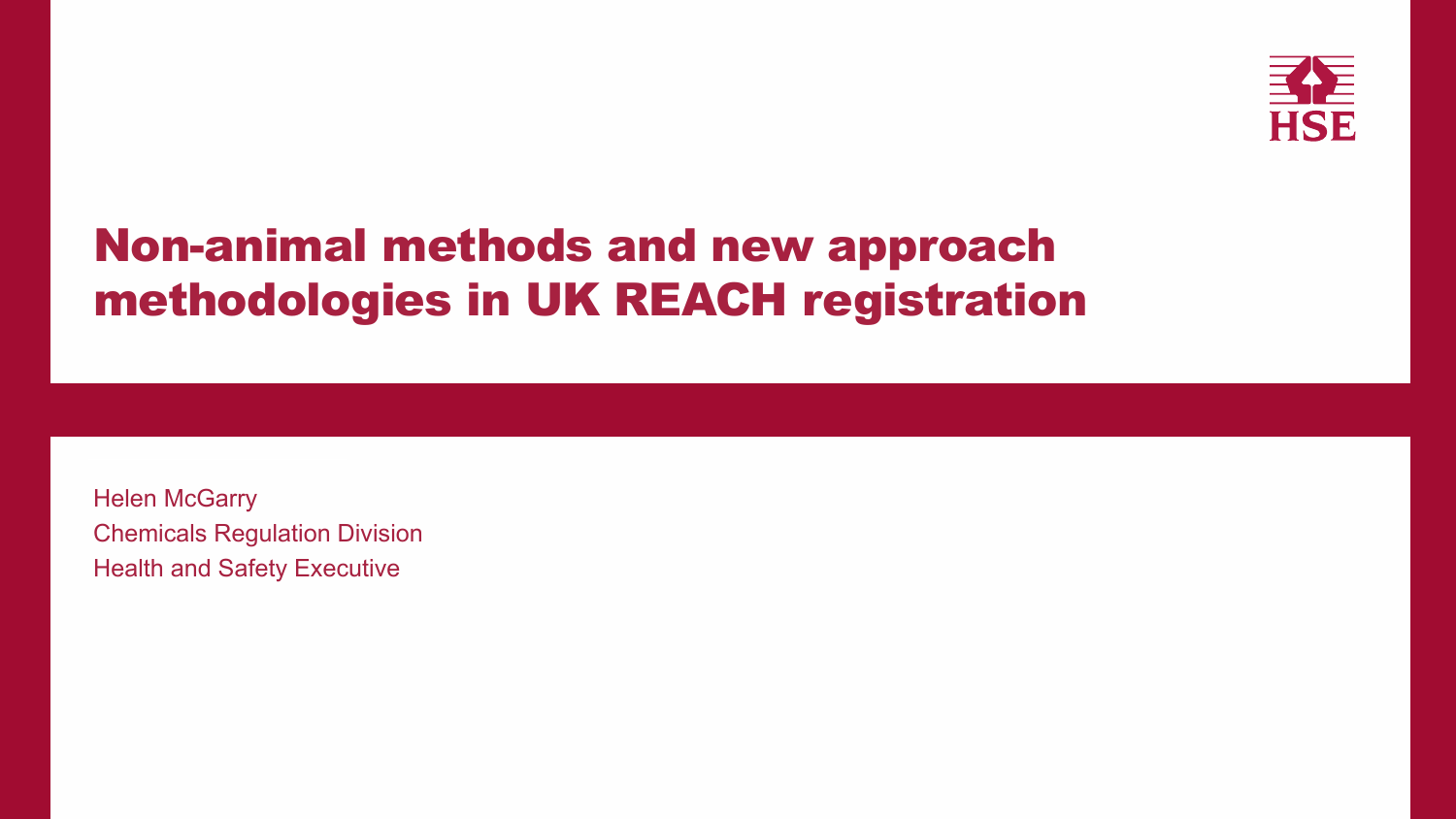# What do we mean by NAMS?

### **Aims of UK REACH**

The aims of UK REACH include:

- 
- 
- 

### *NAMS* **=** *non-animal methods*



### *NAMS = new approach methodologies*

- To provide a high level of protection of human health and the environment from the use of chemicals.

• To make the people who place chemicals on the market (manufacturers and importers) responsible for understanding and managing the risks associated with their use.

• To promote the use of alternative methods for the assessment of the hazardous properties of substances eg quantitative structure-activity relationships (QSAR) and read across.

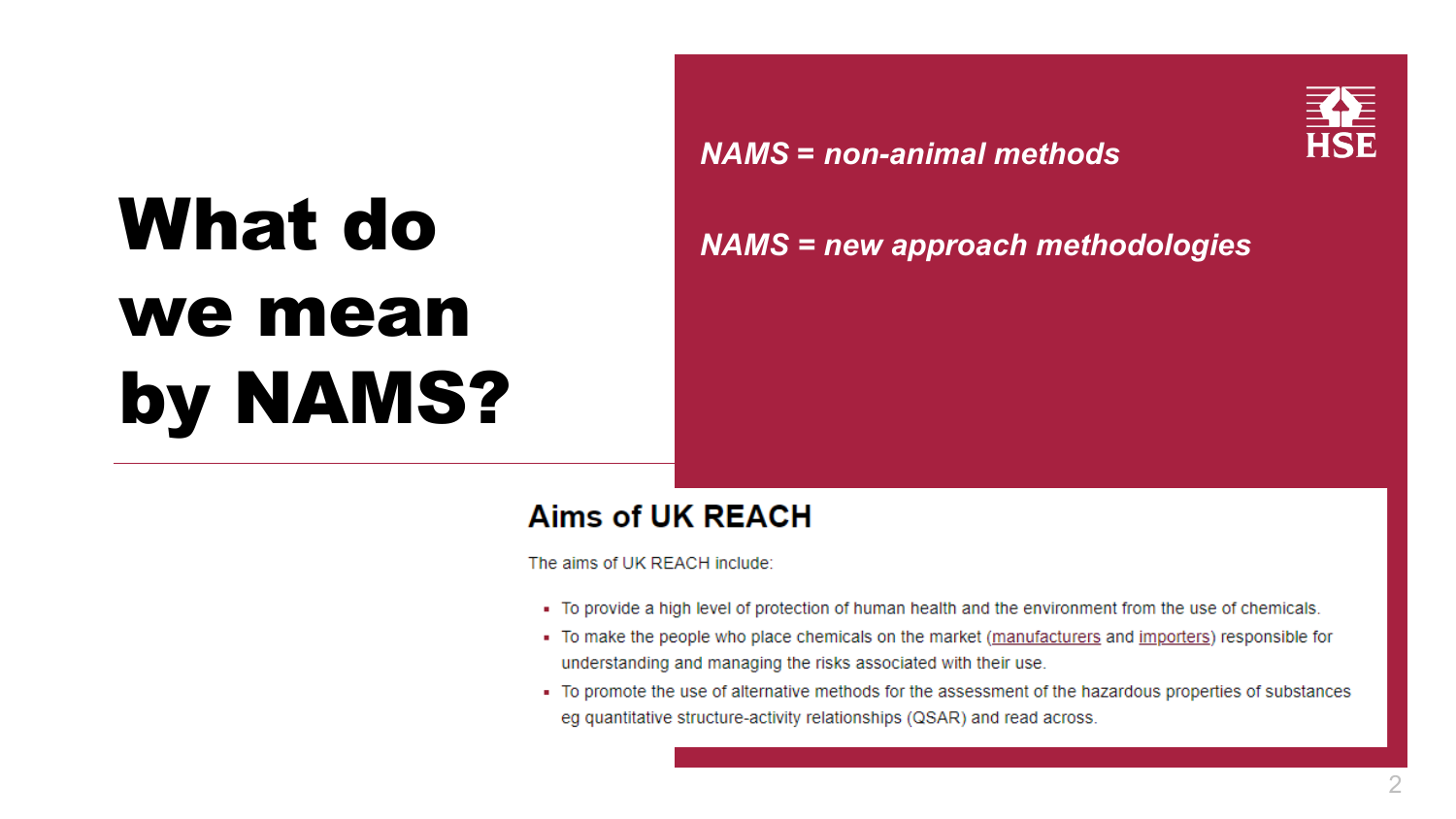# Registration: animal testing as a last resort



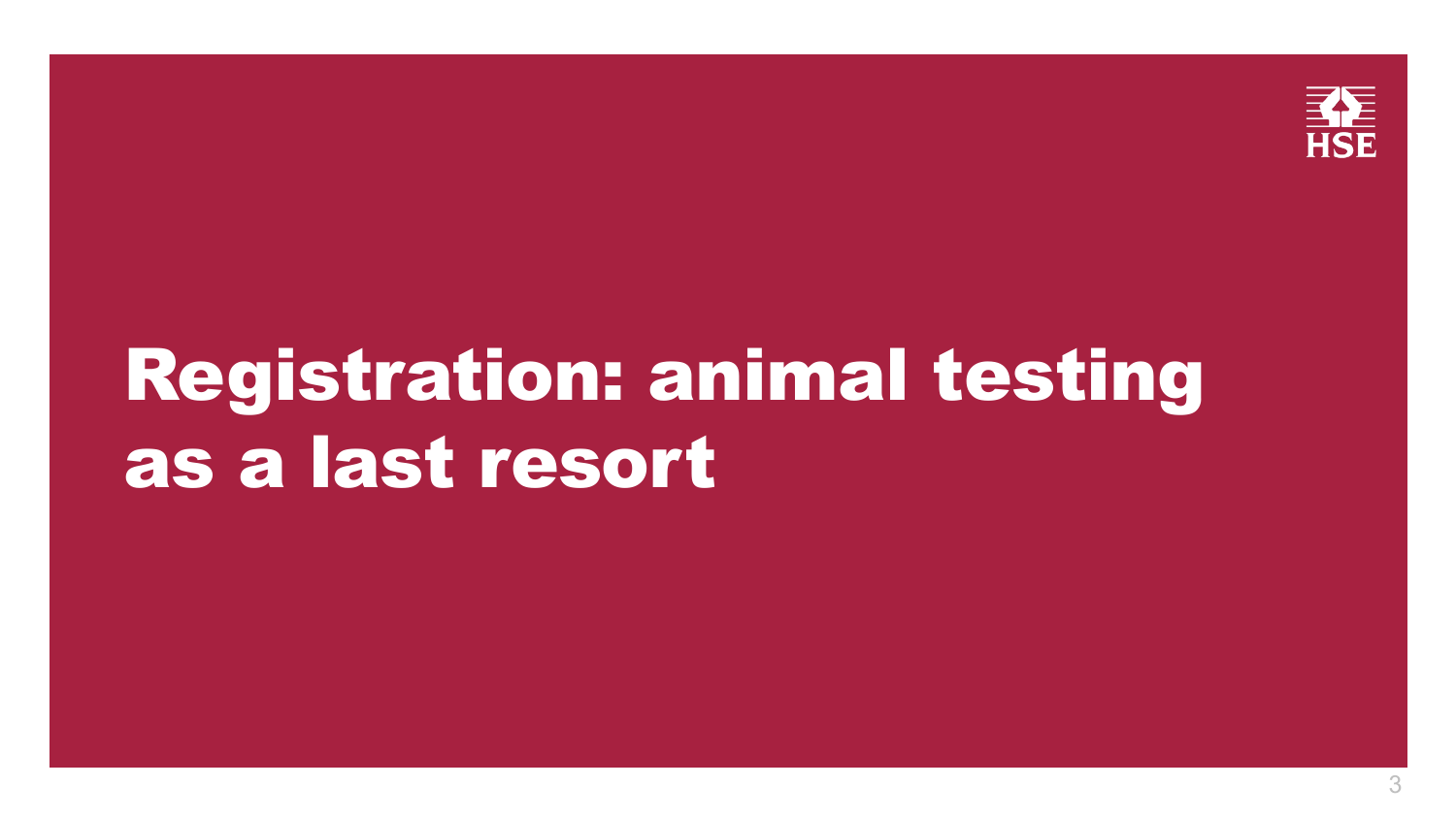# Legal mandate

#### **TITLE II**

#### **REGISTRATION OF SUBSTANCES**

#### **CHAPTER 1**

#### **General obligation to register and information requirements**

#### *Article 13*

#### **General requirements for generation of information on intrinsic properties of substances**

2. These **methods shall be regularly reviewed and improved** with a view to reducing testing on vertebrate animals and the number of animals involved…

1. Information on intrinsic properties of substances may be generated by means other than tests, provided that the conditions set out in Annex XI are met. In particular for human toxicity, **information shall be generated whenever possible by means other than vertebrate animal tests**... 1. In order to avoid animal testing, testing on vertebrate animals for the purposes of this Regulation shall be undertaken **only as a last resort**. It is also necessary to take measures limiting duplication of other tests.

4

#### **TITLE III**

#### **DATA SHARING AND AVOIDANCE OF UNNECESSARY TESTING**

#### **CHAPTER 1**

#### **Objectives and general rules**

#### *Article 25*

#### **Objectives and general rules**

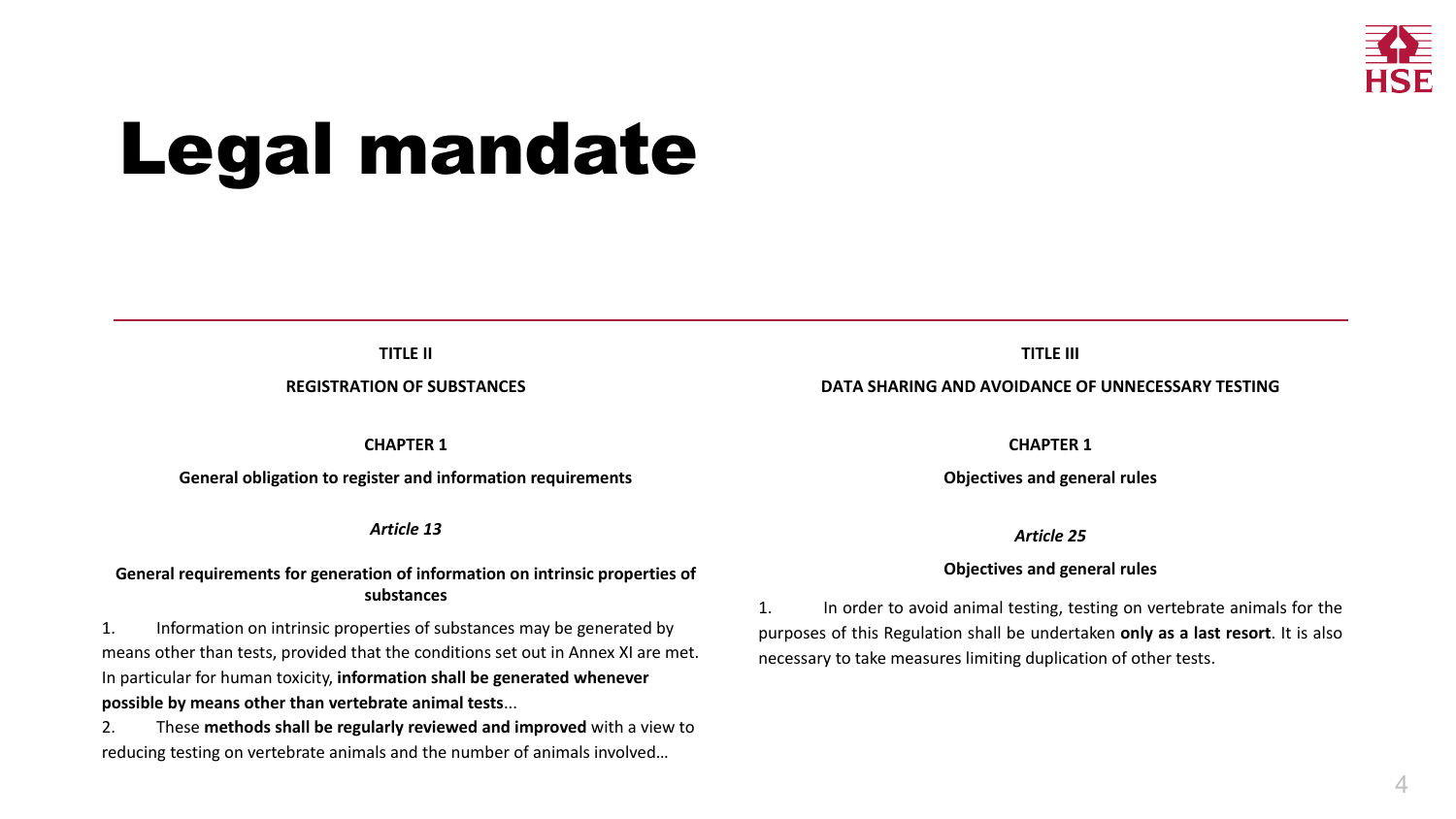# **Tiered information requirements: Annexes 7 to 10**

# **Annex 7**

Skin / eye irritation / corrosion: *in vitro* Skin sensitisation (*in vitro / in chemico*) (*in vivo* – LLNA) Mutagenicity: *in vitro* study in bacteria Acute toxicity: oral route (inhalation for nanoforms)

Repeated-dose toxicity: 90-day study

Reproductive toxicity: developmental toxicity study (one species); extended one-generation reproduction study (triggered)

## **Annex 9**

5

## **Annex 8**

Skin / eye irritation / corrosion: consider *in vivo* if required Mutagenicity: *in vitro* in mammalian cells, consider *in vivo* if event of positive results in *in vitro* studies

Acute toxicity: at least one other route

Repeated-dose toxicity: 28-day study

Reproductive toxicity: screening study

Genotoxicity: 2nd *in vivo* somatic cell study, germ cell study as required Repeated-dose toxicity: additional studies may be proposed Reproductive toxicity: developmental toxicity study (2<sup>nd</sup> species), extended one-generation reproduction study ((if not already available)

Carcinogenicity: triggered

## **Annex 10**

It is the **registrant's** responsibility to determine how to meet these general requirements

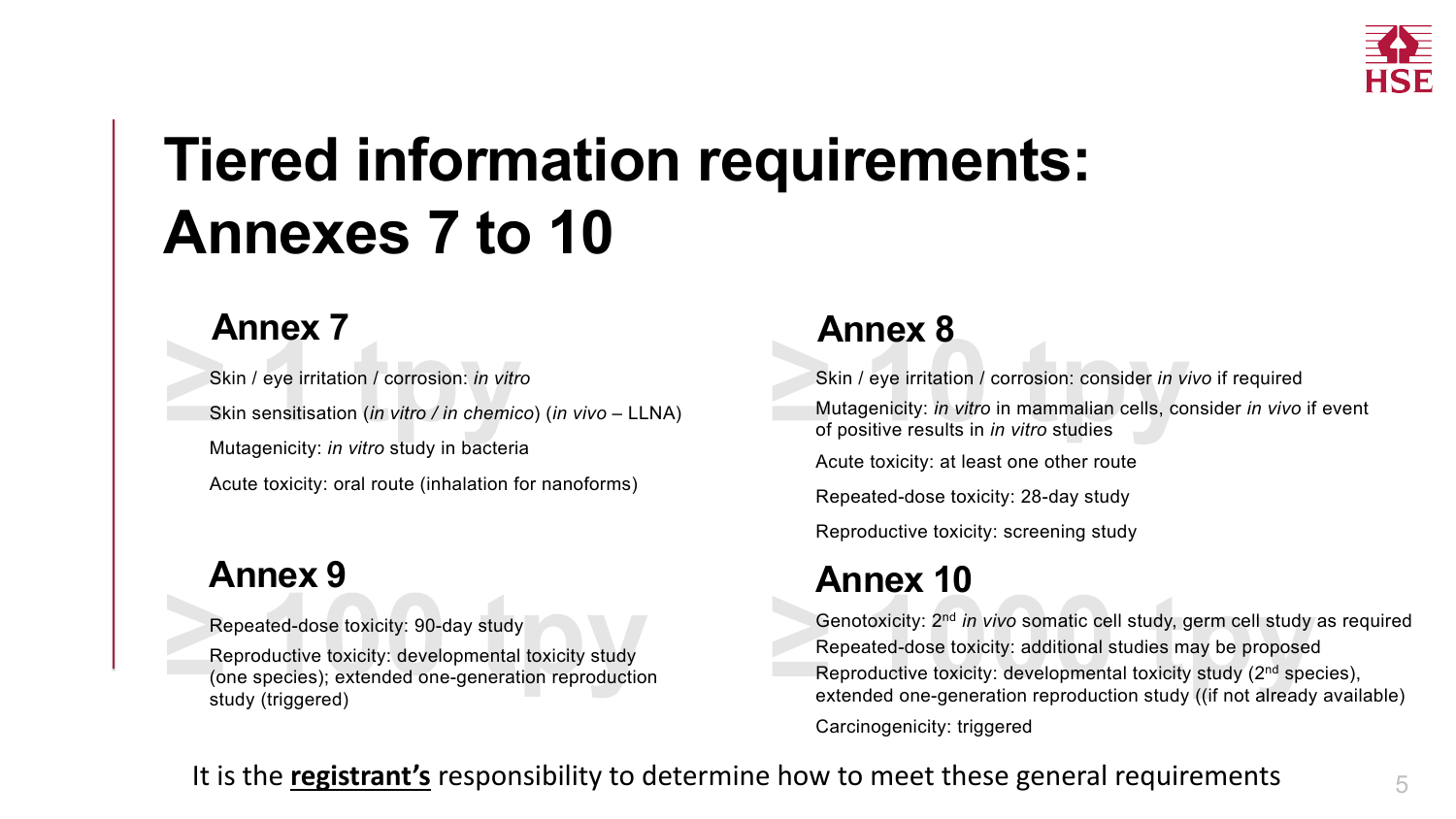# What is registration information used for?

- •Classify and label substances (and mixtures)
- •Chemical safety assessment (hazard, exposure, risk characterisation) (≥ 10 tpy)
- Prepare chemical safety report with exposure scenarios ( $\geq 10$  tpy)
- •Communicate information through the supply chain: safety data sheets, exposure scenarios
- Keep the information up to date

6

### **Registrants**

### **Authorities**

- Identify and clarify concerns (hazards, exposure, tonnage)
- •Undertake regulatory management options analysis (RMOA)
- Propose mandatory classification and labelling
- 
- Identify substances of very high concern (SVHC) to be added to the candidate list (hazard-based) •Recommend SVHCs for addition to the authorisation list (Annex 14)
- Propose restrictions to address unacceptable risks
- 

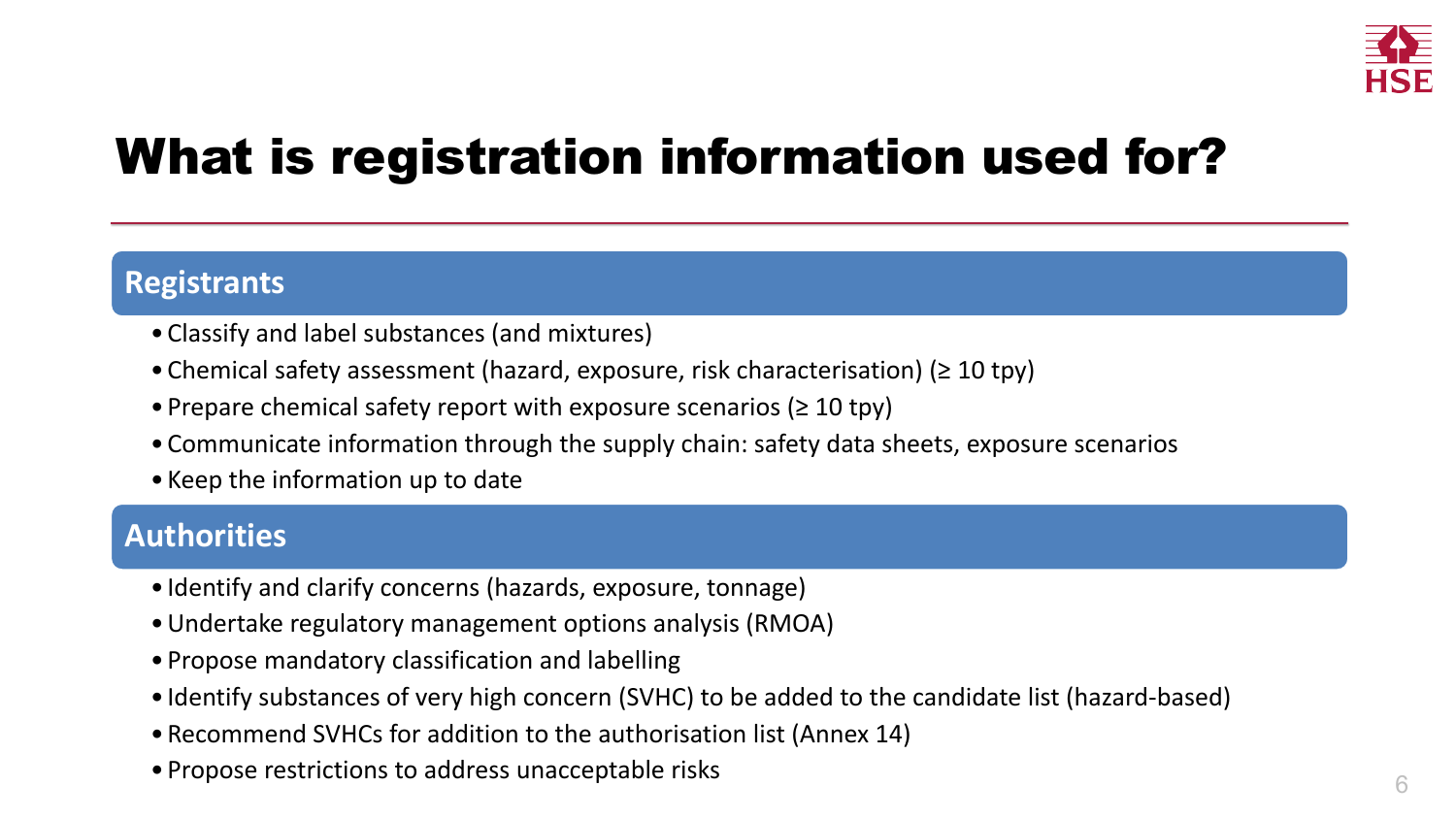# Legal instruments to avoid unnecessary testing

7

### **Data sharing and joint submission**

- Article 26 inquiry precedes submission of registration dossier = data sharing
- 'One substance, one registration'

#### **Testing proposals and third-party consultations**

• Annex 9 (registrations ≥ 100 tonnes) or Annex 10 (registrations ≥ 1000 tonnes)

#### **Rules for adaptation of standard information requirements**

• At Annex 8, reproduction screening studies not required if developmental toxicity or reproduction studies

- •General (Annex 11)
- Specific, for example:
	- At Annex 8, 28-day study not required if 90-day study is available
	- are available
	- 1B; consider testing for developmental toxicity)

• Reproduction studies not required if the substance is known to meet the criteria for classification for development toxicity (1A or 1B; consider testing for fertility effects) or adverse effects on fertility (1A or

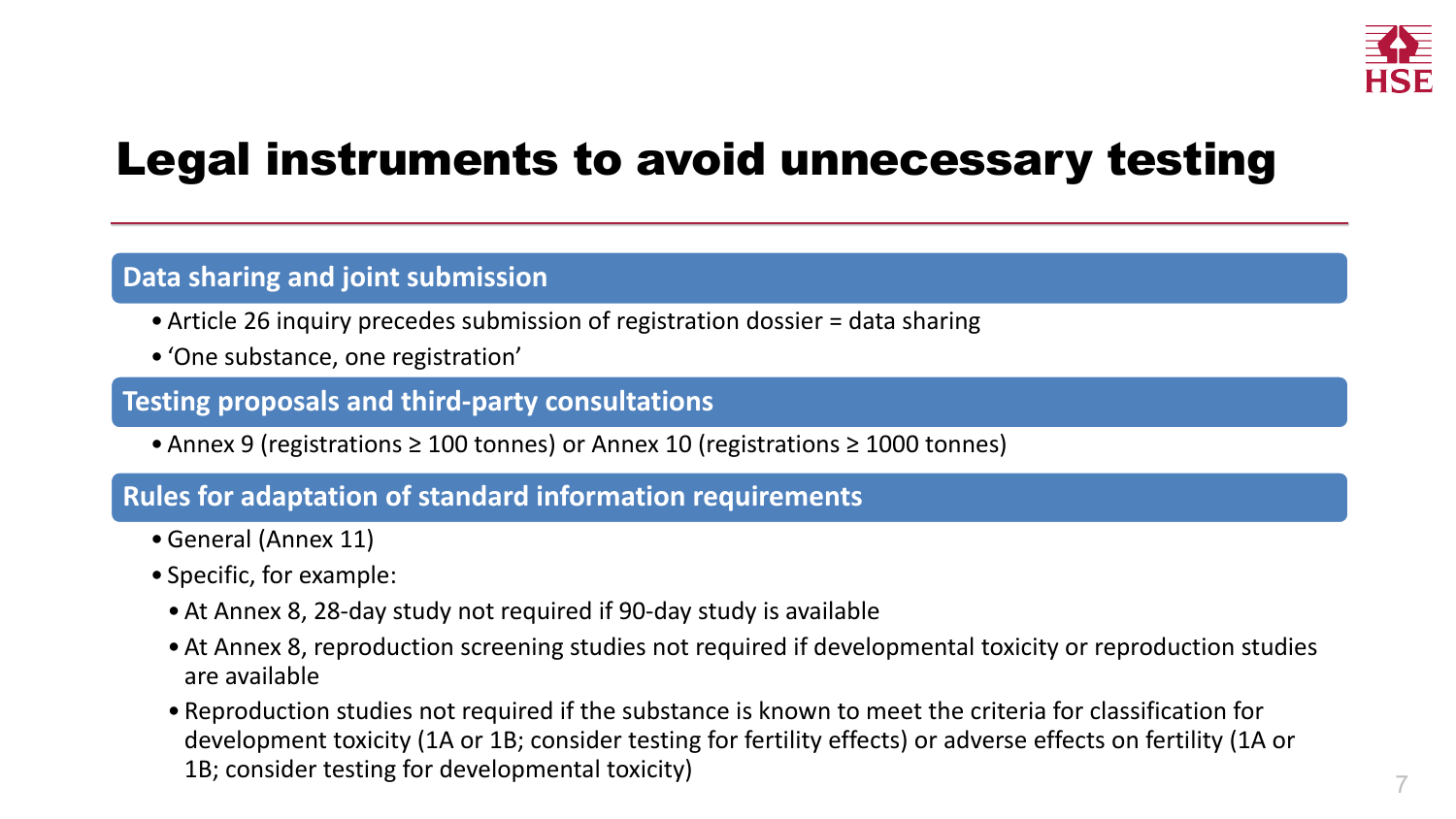# **General adaptations of the REACH information requirements: Annex 11**

- i. Use of existing data
- ii. Weight of evidence
- iii. (Q)SAR
- *iv. In vitro* methods
- v. Grouping of substances and read-across a

### 1. TESTING DOES NOT APPEAR SCIENTIFICALLY NECESSARY

Article 13: information shall be generated in accordan *with internationally-recognised test methods; and in compliance with GLP*

- 2. TESTING IS TECHNICALLY NOT FEASIBLE
- 3. SUBSTANCE-TAILORED EXPOSURE-DRIVEN TESTING

8

|            | Equivalent to data generated in accordance with<br><b>Article 13 if:</b> |                                                                                                           |  |  |  |
|------------|--------------------------------------------------------------------------|-----------------------------------------------------------------------------------------------------------|--|--|--|
| approach   | Adequate for classification<br>& labelling and risk<br>assessment        | Adequate coverage of key<br>parameters / comparable<br>exposure duration / within<br>applicability domain |  |  |  |
| <i>псе</i> | Adequate and reliable<br>documentation                                   | Scientific validity has been<br>established                                                               |  |  |  |

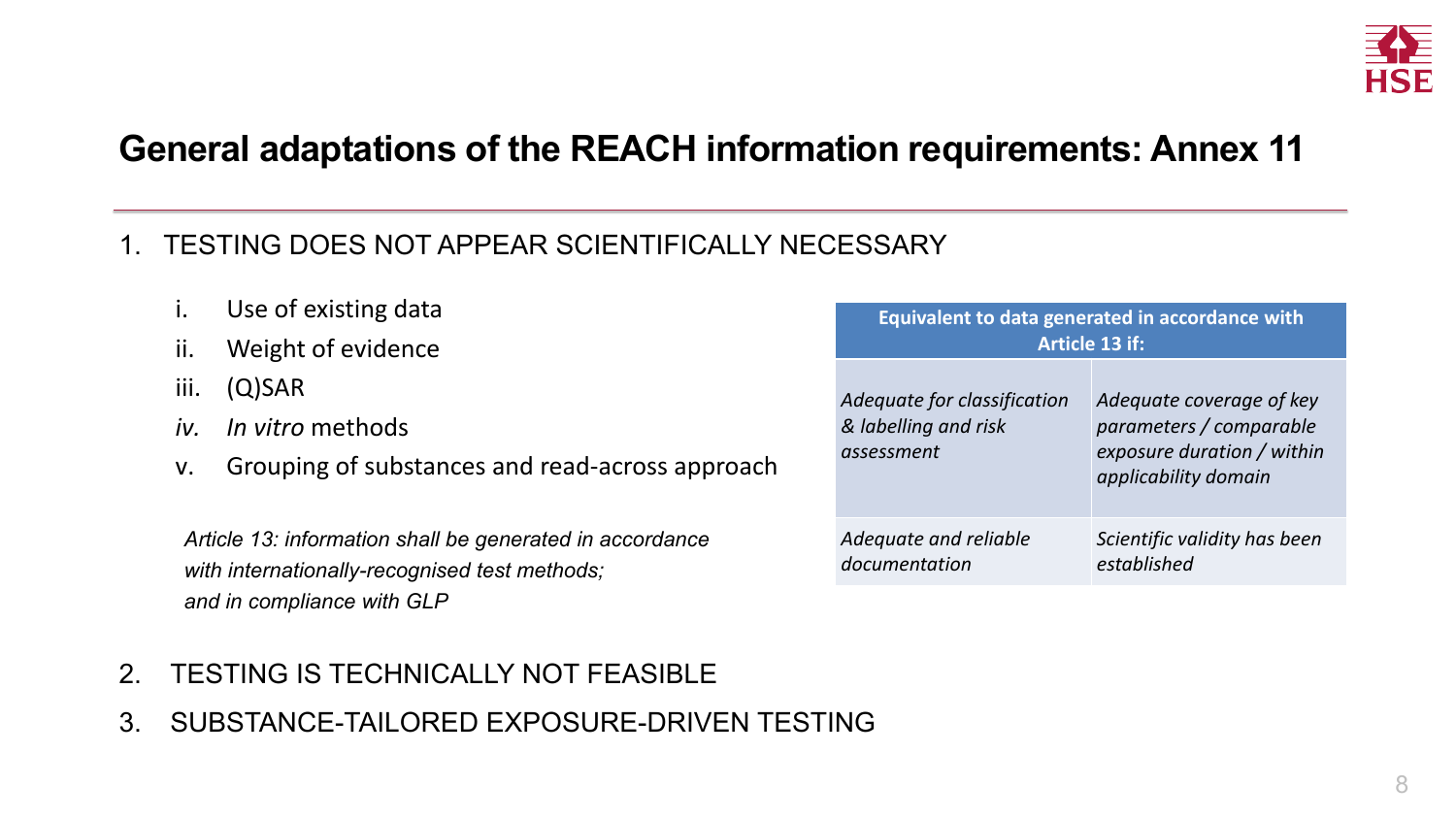# UK REACH registration options



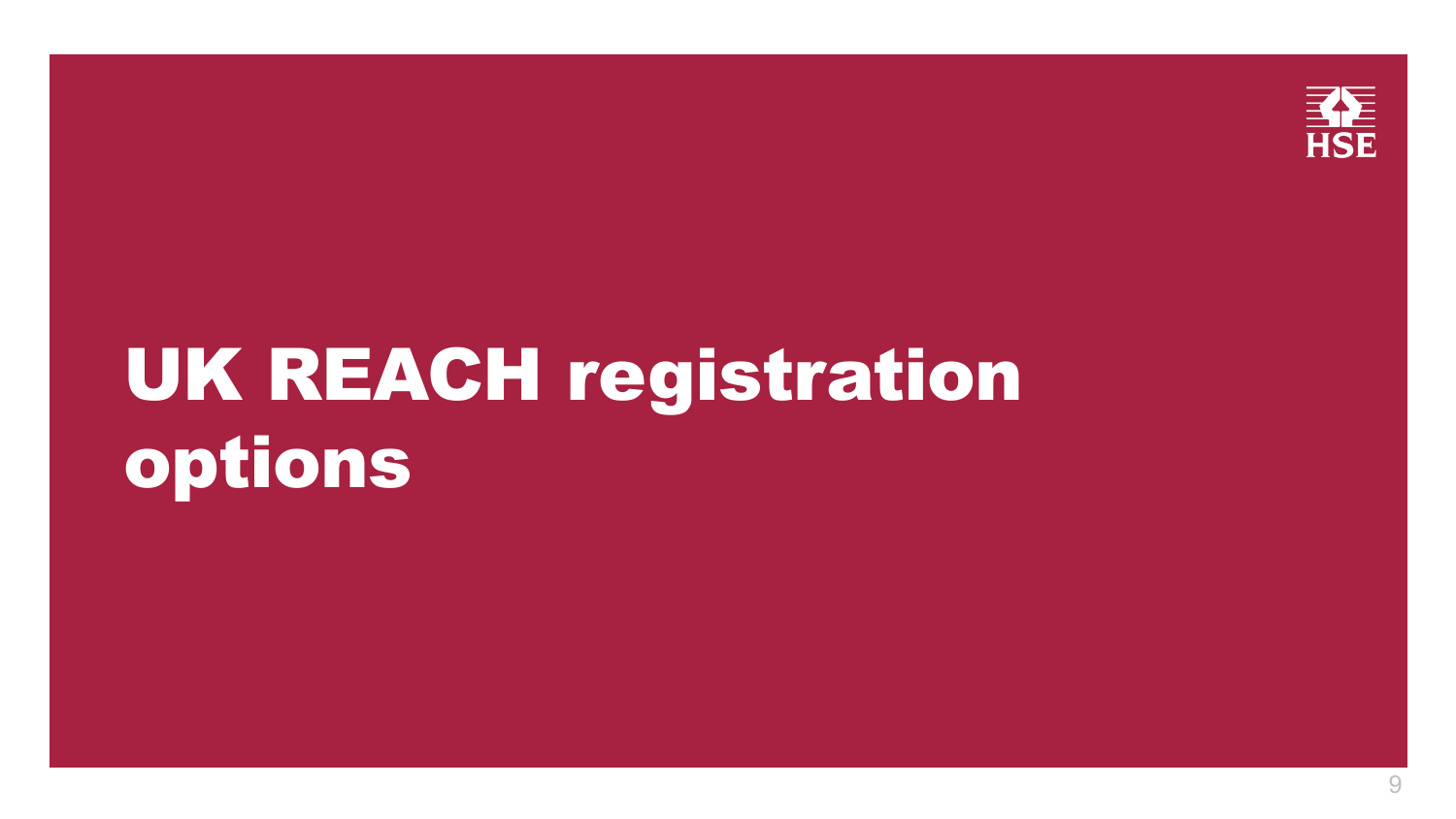# **UK REACH: transitional registration arrangements**

UK REACH provides different options to support the transition for new and existing registrants

**Registration approach** 

Grandfathered (GB-based EU REACH registrant

Downstream user import notification (DUIN)

New registration of an existing substance (NRE

10

Novel substance (not registered under EU REA to 1 January 2021)

|            | <b>Full information</b><br>requirements* | <b>Number received</b><br>in 2021 |
|------------|------------------------------------------|-----------------------------------|
| ts)        | Oct 2023-Oct 2027                        | > 9000                            |
|            | Oct 2023-Oct 2027                        | > 5400                            |
| <b>ES)</b> | Oct 2023-Oct 2027                        | >400                              |
| CH prior   | At registration                          | $<$ 30                            |



Substance groups to support joint submission = 'one substance, one registration' \* Current deadlines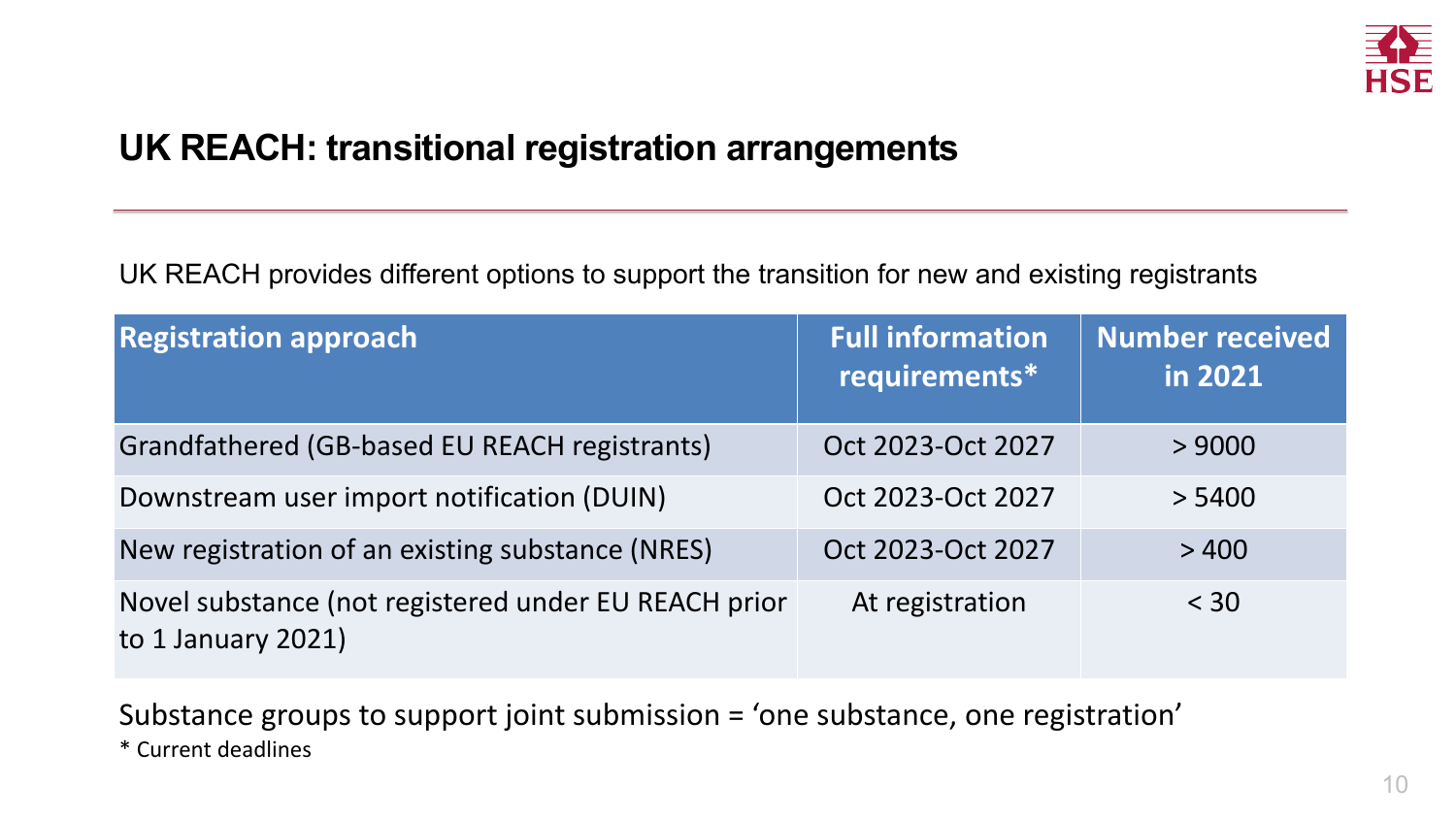### **Announcement on** transitional registration provisions



Defra has committed to exploring alternative arrangements for UK REACH transitional registrations today in order to support chemical businesses whilst upholding the highest standards to safeguard public health and the environment.

| ww.gov.uk/government/news/deadline-for-uk-reach-to-be-extended |               |                            |          | 다 1층 1층 | - ශ |  |
|----------------------------------------------------------------|---------------|----------------------------|----------|---------|-----|--|
| <b>GOV.UK</b>                                                  | $\vee$ Topics | $\vee$ Government activity | $\alpha$ |         |     |  |
| <b>Coronavirus (COVID-19)</b> Latest updates and guidance      |               |                            |          |         |     |  |

# Deadline for UK REACH to be extended

Government to consult on UK REACH deadlines

From: Department for Environment, Food & Rural Affairs, Health and Safety Executive,



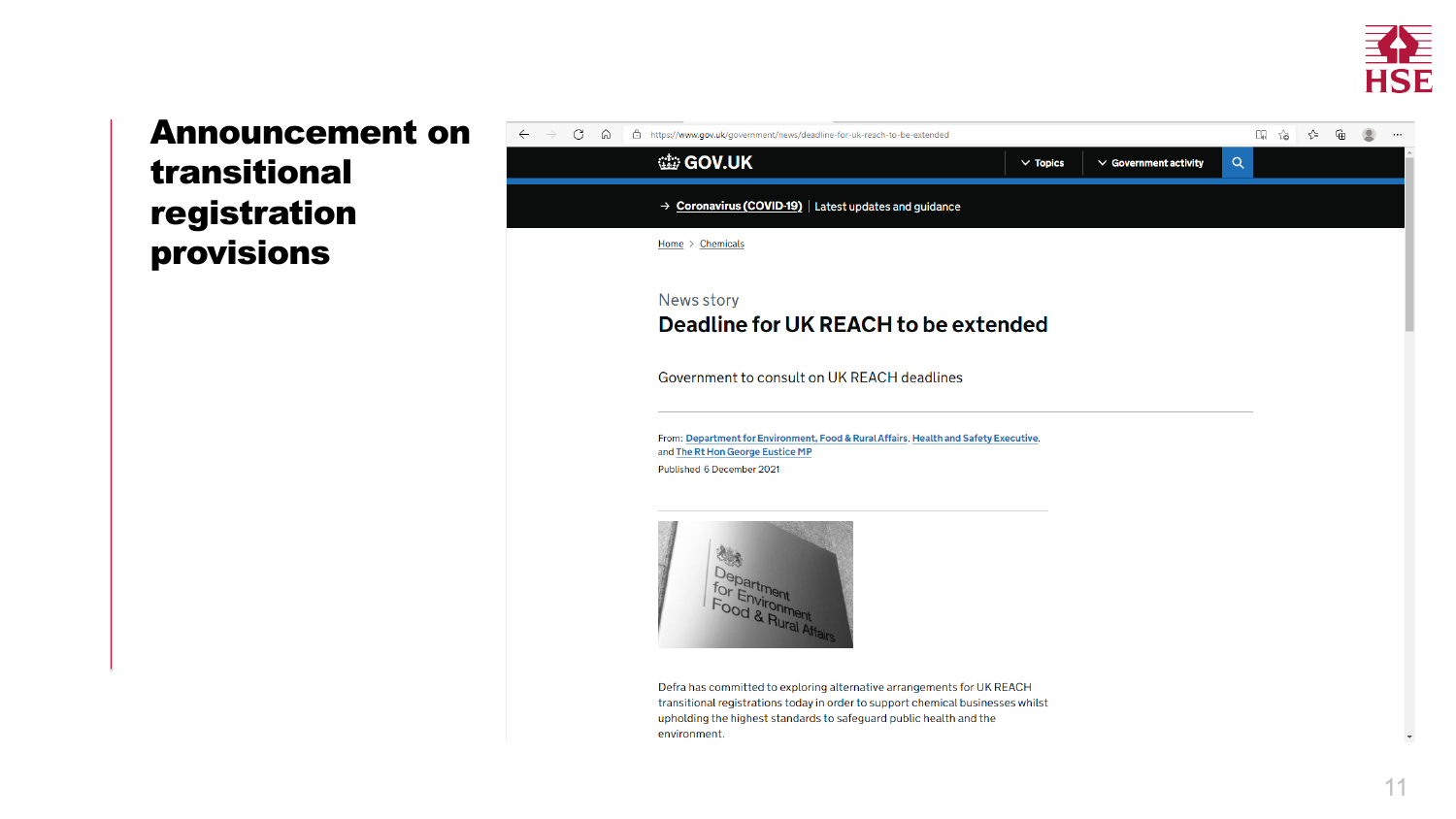# Summary



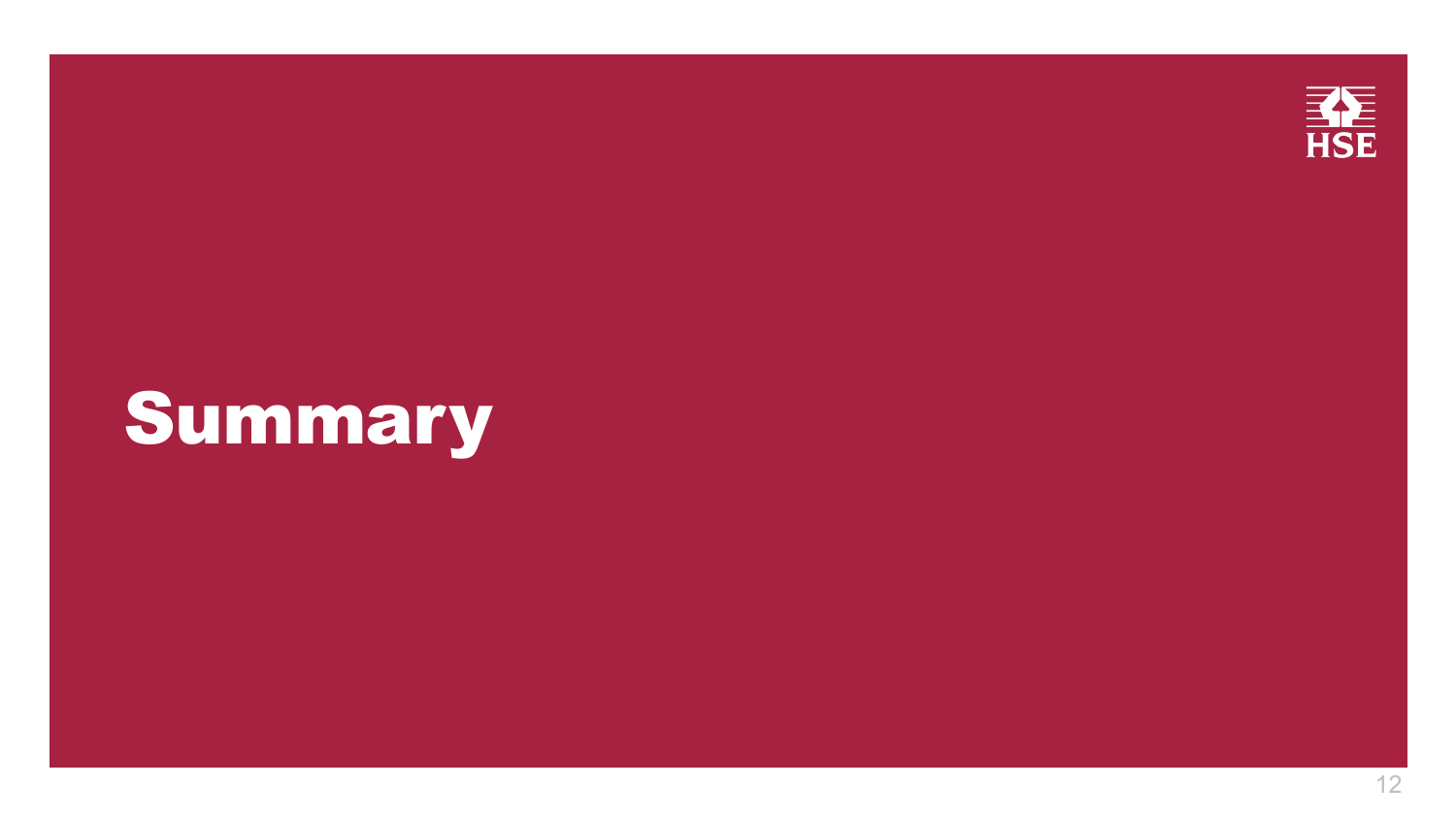# UK REACH registration: summary

13

- Tiered depending upon tonnage
- The standard information requirements can be adapted in many ways
- Information should be adequate for classification & labelling and risk assessment

#### **Registration information requirements**

#### **'Existing' substances**

- •Most registrations are for 'existing' substances: existing data and data sharing
- •Requirements for transitional registrations are under review

#### **'Novel' substances**

•Most initially registered in 1-10 (lowest) tonnage band

### **Responsibilities of registrants**

• For any adaptation: the **responsibility is on the registrant** to justify their use & demonstrate how they



provide the same level of information as the standard requirement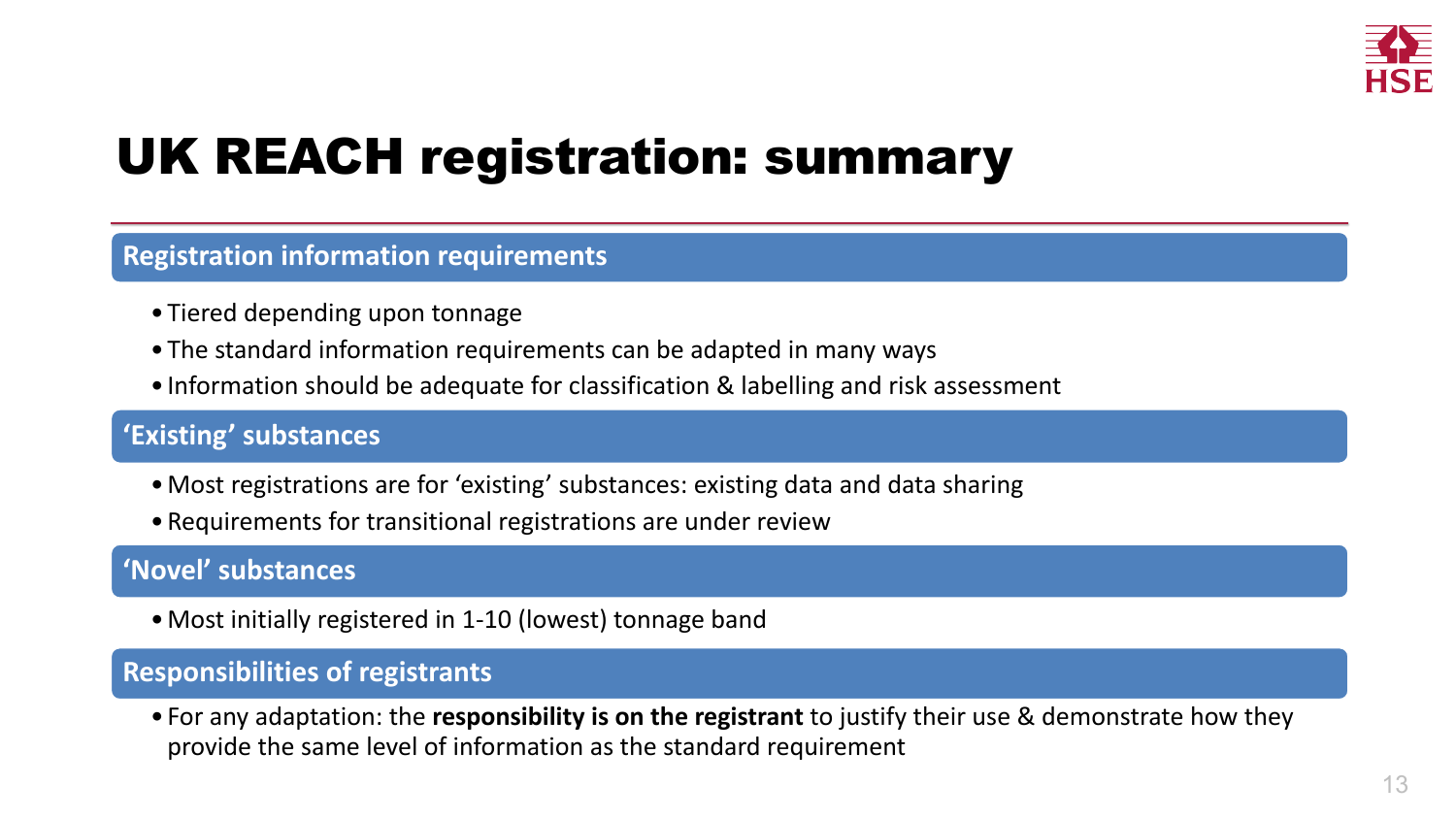# Questions and challenges